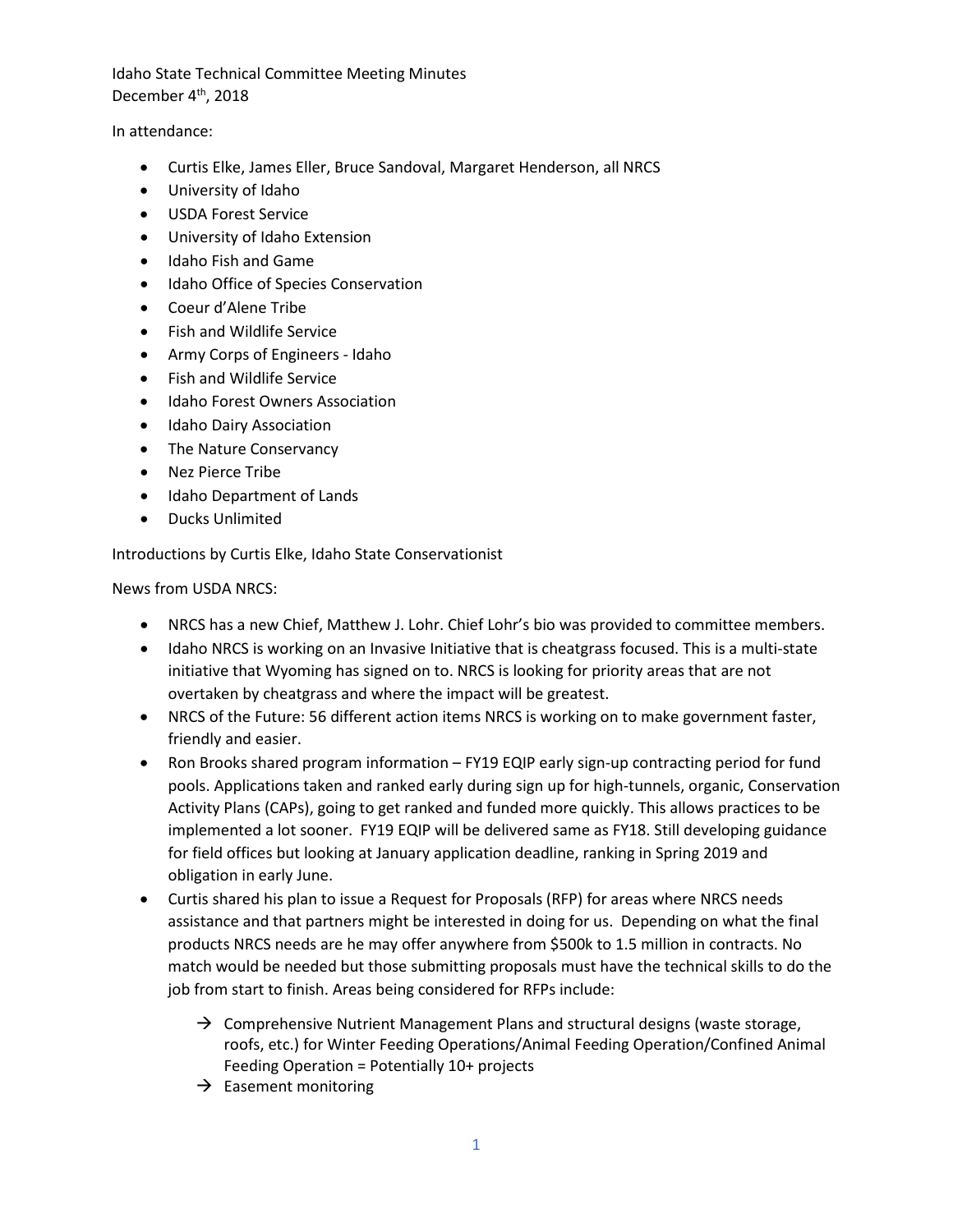- $\rightarrow$  Irrigation system design potentially 20 designs in Divisions 3 6 (encompassing southern Idaho)
- $\rightarrow$  Streambank projects potentially 8 projects
- $\rightarrow$  Beaver Dam analogs
- $\rightarrow$  Outreach and success stories professions videography/photography to tell our story
- $\rightarrow$  Irrigation Water Management plans potentially 23 projects
- $\rightarrow$  DMS/Data entry contract management
- $\rightarrow$  Conservation Reserve Program Mid contract management
- Idaho NRCS has entered into an agreement with the state of Washington for Frank Garigilo to provide forestry assistance. A second agreement will allow us to utilize a Compliance Specialist (Highly Erodible Lands and wetland) retained by Washington NRCS to represent Idaho NRCS at National Appeals Division hearings, provide training, etc.
- NRCS is working through an agreement with Turkey Federation to provide a forester.
- The Food Production and Conservation mission area of the USDA (Natural Resources Conservation Service, Farm Service Agency and Risk Management Agency) will hire 9,888 nationwide in a phased format that follow the fiscal quarters.
- Idaho NRCS is looking for assistance with Wetland Reserve Program and Wetland Reserve Easements.
- Idaho NRCS is looking to hire Pathways interns in engineering and soil conservationist interns. If you know of any students with an ag background who is interested in working for NRCS, encourage them to apply on USAJobs.gov or have them contact Bruce Sandoval, NRCS State Engineer.

USDA FSA report:

- Charles Newhouse, Farm Program Chief introduced himself to the group.
- FSA is looking to appoint a State Director for Idaho. This is a politically appointed position.
- Jenny Peirsol, FSA Program specialist, provided a handout on Conservation Reserve Program (CRP) contract expirations. 2014 Farm Bill has expired, and FSA has no authority to accept new offers, do any revisions or cost share payments at local level. All revisions and payments have to go through the state office.
- Annual rental rates in the new Farm Bill will continue to go lower. Discussions still being held on CRP and Farm Bill at the national level.

State Technical Committee Member Priorities:

- Invasive annuals
	- o Annual grass initiatives by partners
	- o Wildfire Rehab especially in Sage Grouse region. Acres left untreated. *Resources needed* – \$ to purchase seed or chemical during critical stage.

*Barriers* – education don't know what to do – need to find ways to put available funds in agreements that are nimble and can be applied quickly  $-$  don't leave \$ on the table. Awareness of what resources are available and where to find i.e. Website. How can we pool our resources? Recommended to invite Teri Murrison to next meeting to give presentation on a website where a lot of collaboration has already been documented. Contact information and website will be sent to all STAC members at a later date.

o All Agencies need to come together at the same time and join together on rehab plans.